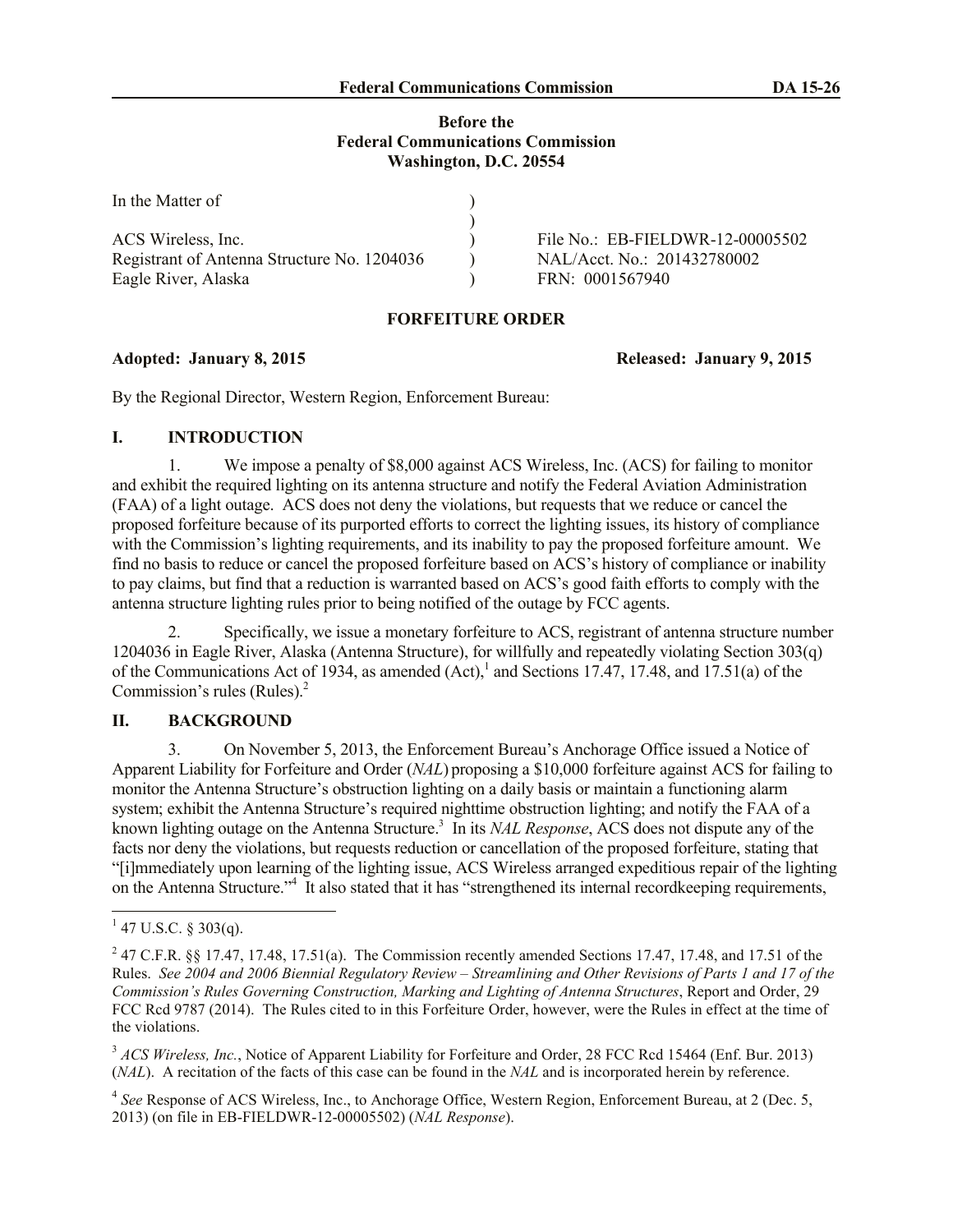in order not only to monitor, but also document the status of the Antenna Structure lighting on a daily basis."<sup>5</sup> ACS further claims that it "has a long history of compliance with Section 17.47, and can identify no other instance in which it has been fined or received a notice of apparent liability for violation of the tower lighting rules."<sup>6</sup> In addition, ACS asserts that it has limited ability to pay the proposed forfeiture because of "uncertain" future revenues following the formation of The Alaska Wireless Network, LLC, which combined much of the wireless infrastructures of ACS and General Communications, Inc. 7

## **III. DISCUSSION**

4. The proposed forfeiture amount in this case was assessed in accordance with Section 503(b) of the Act,<sup>8</sup> Section 1.80 of the Rules,<sup>9</sup> and the *Forfeiture Policy Statement*.<sup>10</sup> In examining ACS's *NAL Response*, Section 503(b)(2)(E) of the Act requires that the Commission take into account the nature, circumstances, extent, and gravity of the violation and, with respect to the violator, the degree of culpability, any history of prior offenses, ability to pay, and other such matters as justice may require.<sup>11</sup> As discussed below, we have fully considered ACS's *NAL Response* in light of these statutory factors and find that reduction of the proposed forfeiture is warranted.

5. ACS does not deny any of the facts in the *NAL* and we therefore affirm the *NAL*'s findings that ACS willfully and repeatedly violated Section 303(q) of the Act and Sections 17.47, 17.48, and 17.51(a) of the Rules by failing to monitor the Antenna Structure's obstruction lighting on a daily basis or maintain a functioning alarm system; exhibit the Antenna Structure's required nighttime obstruction lighting; and notify the FAA of a known lighting outage on the Antenna Structure. 12 In its *NAL Response*, ACS states that it has a history of compliance with Section 17.47, the antenna structure lighting monitoring rule. 13 However, the *NAL* found ACS apparently liability for violations of Section 17.48 and Section 17.51(a) of the Rules, in addition to Section 17.48.<sup>14</sup> ACS fails to address its history of compliance with these other Rules. In any event, the Enforcement Bureau issued a \$3,000 forfeiture in 2005 against ACS for failing to update the ownership information for two of its antenna structures, in violation of Section 17.57 of the Rules.<sup>15</sup> Sanctions or warnings for violations of any Rule, not just the Rule violation currently under consideration, will eliminate a subject's history of compliance forfeiture mitigation claim and we therefore find no basis for reducing or cancelling the proposed forfeiture against ACS based on compliance history.<sup>16</sup> ACS also argues that it has a "limited ability" to pay the proposed forfeiture.<sup>17</sup>

 $847$  U.S.C. § 503(b).

 $9$  47 C.F.R. § 1.80.

 $11$  47 U.S.C. § 503(b)(2)(E).

<sup>12</sup> *See NAL supra* note 3.

<sup>13</sup> *NAL Response* at 2.

 5 *Id.*

<sup>6</sup> *Id.*

<sup>7</sup> *Id.* at 3. *See Applications of GCI Communication Corp., ACS Wireless License Sub, Inc., ACS of Anchorage License Sub, Inc., and Unicom, Inc. For Consent to Assign Licenses to the Alaska Wireless Network, LLC*, Memorandum Opinion and Order and Declaratory Ruling, 28 FCC Rcd 10433 (2013) (granting multiple applications for the assignment of licenses from ACS to The Alaska Wireless Network, LLC).

<sup>10</sup> *The Commission's Forfeiture Policy Statement and Amendment of Section 1.80 of the Rules to Incorporate the Forfeiture Guidelines*, Report and Order, 12 FCC Rcd 17087 (1997), *recons. denied*, 15 FCC Rcd 303 (1999) (*Forfeiture Policy Statement*).

<sup>14</sup> *NAL*, 28 FCC Rcd. at 15464, para. 1.

<sup>15</sup> *ACS Wireless*, Forfeiture Order, 20 FCC Rcd 20233 (Enf. Bur. 2005).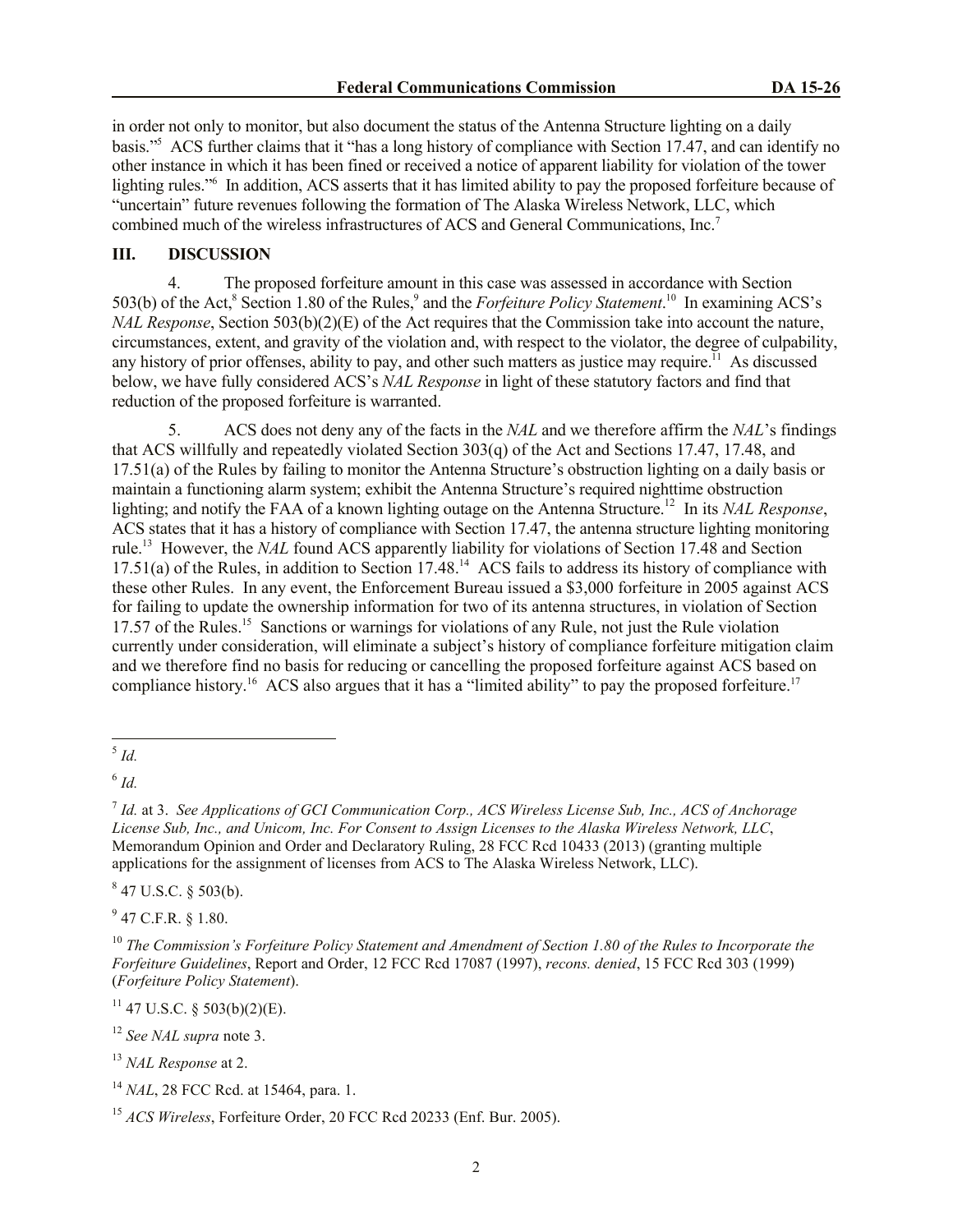However, it provides no evidence to substantiate this claim. While the Commission has stated that it has flexibility concerning what evidence it will consider when reviewing an inability to pay claim, the violator must produce some documentation to support its claim*.* 18 Consequently, we decline to reduce the forfeiture against ACS based its purported inability to pay.

6. ACS also requests reduction or cancellation of the proposed forfeiture given its efforts to repair the lights on the Antenna Structure.<sup>19</sup> The Commission has determined that "corrective action taken to come into compliance with Commission rules or policy is expected, and does not nullify or mitigate any prior forfeitures or violations."<sup>20</sup> Consequently, we decline to reduce the proposed forfeiture based on ACS's corrective efforts undertaken *after* being notified of the violation by the Anchorage Office. However, we note that ACS supplied evidence, including an invoice, showing that it engaged contractors to work on the Antenna Structure lighting prior to the time of the Anchorage Office inspection.<sup>21</sup> While this evidence does not excuse ACS's violations, we find that it shows that ACS made a good faith effort to comply with the Rules. Consequently, we reduce the proposed forfeiture to \$8,000.<sup>22</sup>

## **IV. ORDERING CLAUSES**

7. Accordingly, **IT IS ORDERED** that, pursuant to Section 503(b) of the Act and Sections 0.111, 0.204, 0.311, 0.314, and 1.80(f)(4) of the Rules, ACS Wireless, Inc., **IS LIABLE FOR A MONETARY FORFEITURE** in the amount of eight thousand dollars (\$8,000) for violations of Section 303(q) of the Act and Sections 17.47, 17.48, and  $17.51(a)$  of the Rules.<sup>23</sup>

8. Payment of the forfeiture shall be made in the manner provided for in Section 1.80 of the Rules within thirty  $(30)$  calendar days after the release date of this Forfeiture Order.<sup>24</sup> If the forfeiture is not paid within the period specified, the case may be referred to the U.S. Department of Justice for enforcement of the forfeiture pursuant to Section 504(a) of the Act.<sup>25</sup> ACS Wireless, Inc., shall send electronic notification of payment to WR-Response@fcc.gov on the date said payment is made. The payment must be made by check or similar instrument, wire transfer, or credit card, and must include the NAL/Account Number and FRN referenced above. Regardless of the form of payment, a completed FCC Form 159

(Continued from previous page)

<sup>19</sup> *NAL Response* at 2.

<sup>20</sup> *See, e.g.*, *Seawest Yacht Brokers*, Notice of Forfeiture, 9 FCC Rcd 6099, 6099, para. 7 (1994) (citations omitted); *Exec. Broad. Corp.*, Memorandum Opinion and Order, 3 FCC 2d 699, 700, para. 6 (1966) ("The fact that prompt corrective action was taken . . . does not excuse the prior violations.").

<sup>21</sup> *NAL Response* at Exhibit B.

<sup>22</sup> *See Wagenvoord Adver. Grp., Inc.*, Memorandum Opinion and Order, 29 FCC Rcd 12578 (Enf. Bur. 2014) (reducing forfeiture in light of violator's good faith efforts to comply with the Commission's antenna structure requirements prior to inspection).

<sup>23</sup> 47 U.S.C. §§ 303(q), 503(b); 47 C.F.R. §§ 0.111, 0.204, 0.311, 0.314, 1.80(f)(4), 17.47, 17.48, 17.51(a).

 $^{24}$  47 C.F.R. § 1.80.

 $25$  47 U.S.C. § 504(a).

<sup>16</sup> *Crown Commc'n, Inc.*, Forfeiture Order, 15 FCC Rcd 21937, 21939, para. 9. (Enf. Bur. 2000); 47 C.F.R. § 1.80 (listing "[h]istory of overall compliance" as one downward forfeiture adjustment criteria).

<sup>17</sup> *NAL Response* at 2.

<sup>&</sup>lt;sup>18</sup> *Forfeiture Policy Statement*, 12 FCC Rcd at 17107, para. 44 (the Commission has the flexibility to consider any documentation, not just audited financial statements, that it considers probative, objective evidence of the violator's ability to pay a forfeiture).